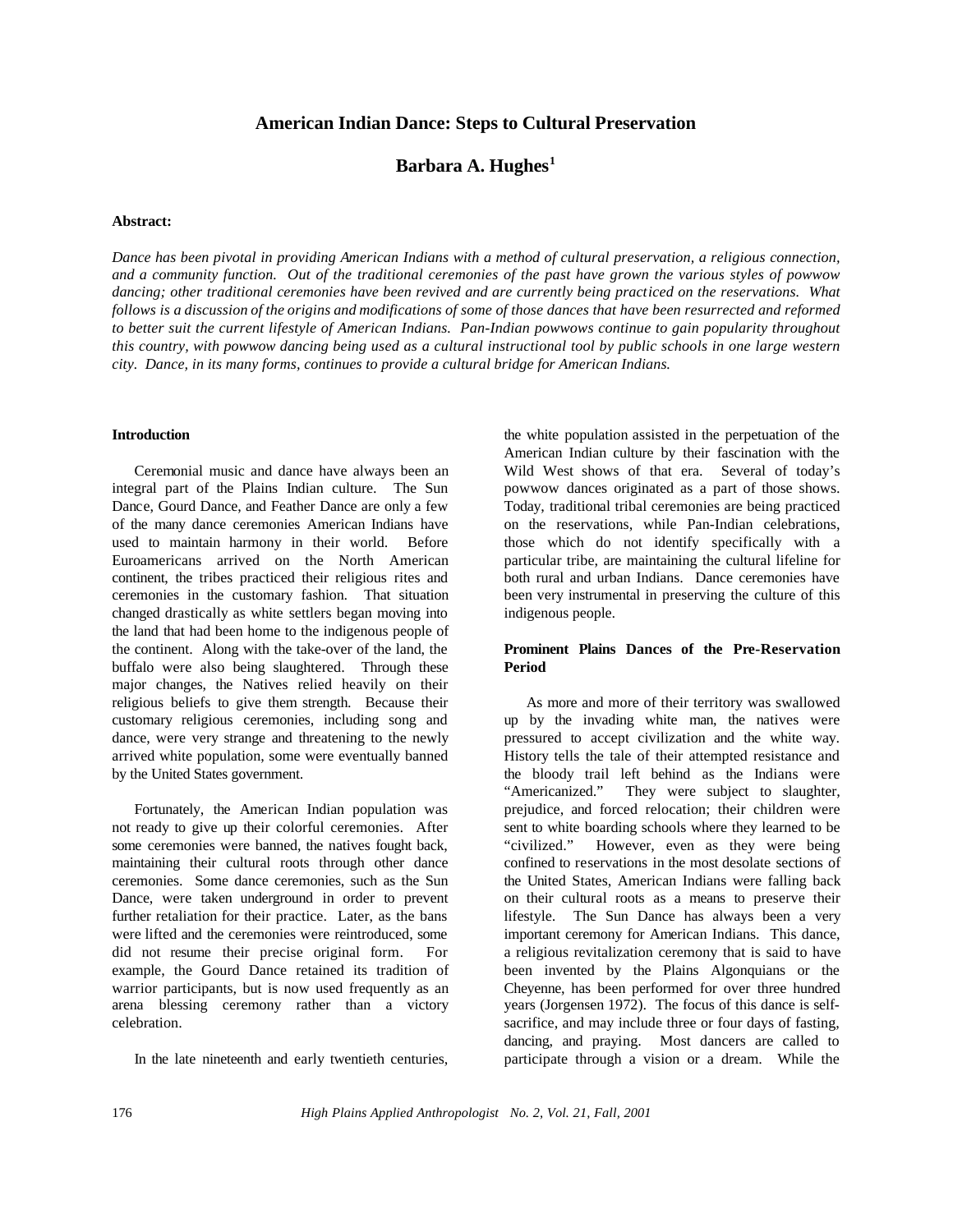dancers are the most visible during a Sun Dance, the entire village participates in the preparation of the arena, the arbor, and the food. With the whole village involved, the dance becomes a social as well as a spiritual event. Partially because of the self-sacrifice and self-mutilation that was associated with the Sun Dance, the United States government banned the Sun Dance in 1890.

### **Ghost Dance**

Another significant ceremony which was banned was the Ghost Dance. The ban was the result of white paranoia and years of fear surrounding native religious ceremonies. Historically, the Ghost Dance movement began in 1870, with the prophecy of Tavibo and later, Tavibo's son, Wovoka. The prophecy predicted the removal of the white population and the return of all dead Indians and the buffalo. All that was required of the native population was to follow the tenants of clean living and to perform the Ghost Dance in the prescribed manner (Gibson 1980). White society believed the Indians were planning an uprising, with the Ghost Dance being used to work the natives into a bloodthirsty frenzy. The United States government effectively ended the Ghost Dance with the massacre at Wounded Knee on December 29, 1890. From that point on, all dancing was banned on the reservations.

The Ghost Dance was rarely performed again. However, when the government lifted the ban on dancing years later, there was a resurgence in the performance of the Sun Dance. Currently, Sun Dances can be found on many reservations on the plains including those of the Utes, Shoshoni, and Lakota. The ceremony today is very similar to the ceremony that was done three hundred years ago, with the purpose still a search for personal holiness and power for the native people. This message continues to inspire a connection with a spiritual force that cannot be snuffed out or bullied away.

## **Gourd Dancing**

The Gourd Dance was popular among the Kiowa, as well as other Plains tribes in the early eighteen hundreds, according to Ellis (1990). He related the Kiowa legend, which tells of a victorious battle, fought on a field of skunkberry bushes, whose red berries were powerful medicine. The Gourd Dance Society, a warrior society, was formed shortly after this battle (Ellis 1990). Members of the Gourd Dance Society performed their special dance as a part of the Sun Dance ceremonies. Even though the United States government banned the Sun Dance in 1890, the Gourd dance didn't suffer its decline until about 1927 (Powers 1990). Ellis places the decline in the same decade in his statement, "By the late 1920s, the Kiowa Gourd Dance Society had virtually disappeared" (1990:20).

After a nineteen year absence, the dance was reborn in 1946 with a single performance. The modern Gourd Dance was reinstituted in 1957 with the reorganization of a new Gourd Dance Clan by descendants of previous society members (Powers 1990; Ellis 1990). The dance is not performed in precisely the same manner as the original; however, it is a definite tie to the roots of the Kiowa and other tribes. The president of the newly reorganized society claimed its purpose was to, "perpetuate our Indian heritage and to revive the Kiowa [Gourd] Dance as near as possible from the past original ceremonies" (Ellis 1990:21). Ellis (1990:22) connected warrior societies, the modern powwow, and the Gourd Dance, "Because it is directly connected to the modern powwow and uses song and ritual with a direct link to the past and to venerated warrior societies, the Gourd Dance reinforces, and is reinforced by, the positive and culturally invigorating aspects of the powwow [which is in itself a modern Pan-Indian phenomenon]." The Gourd Dance is often used as part of the arena blessing ceremony that preceded many modern powwows. The modern dance regalia consists partially of a red and blue peyote blanket worn over the shoulders; the red is said to represent the blood of the warriors who fought the battle, as well as the color of the skunkberries from the original battlefield. Since the original society was a warrior society, the Gourd Dancers of today are generally veterans (White 1996).

## **Modern Powwow Dances**

The modern powwow has become very instrumental in preserving the cultural heritage of the American Indians. The plains tribes have been holding powwows in some form since the late eighteen hundreds. Modern powwows provide Indians with an avenue for both social and cultural interaction. The events are generally considered "Pan-Indian" or intertribal, meaning participants come from various tribes. Benjamin Kracht (1994:322), in his article *Kiowa Powwows, Continuity in Ritual Practice*, says, "the common celebration of American Indian traditions in today's powwows has bridged history with future survival and the 'spirit' of the dancing tradition is sacred to many." There is a great deal of spiritualism associated with powwow ceremonies and dances. This is evident in the lengthy arena blessing that precedes all powwows and the reverence with which the dancers treat their regalia.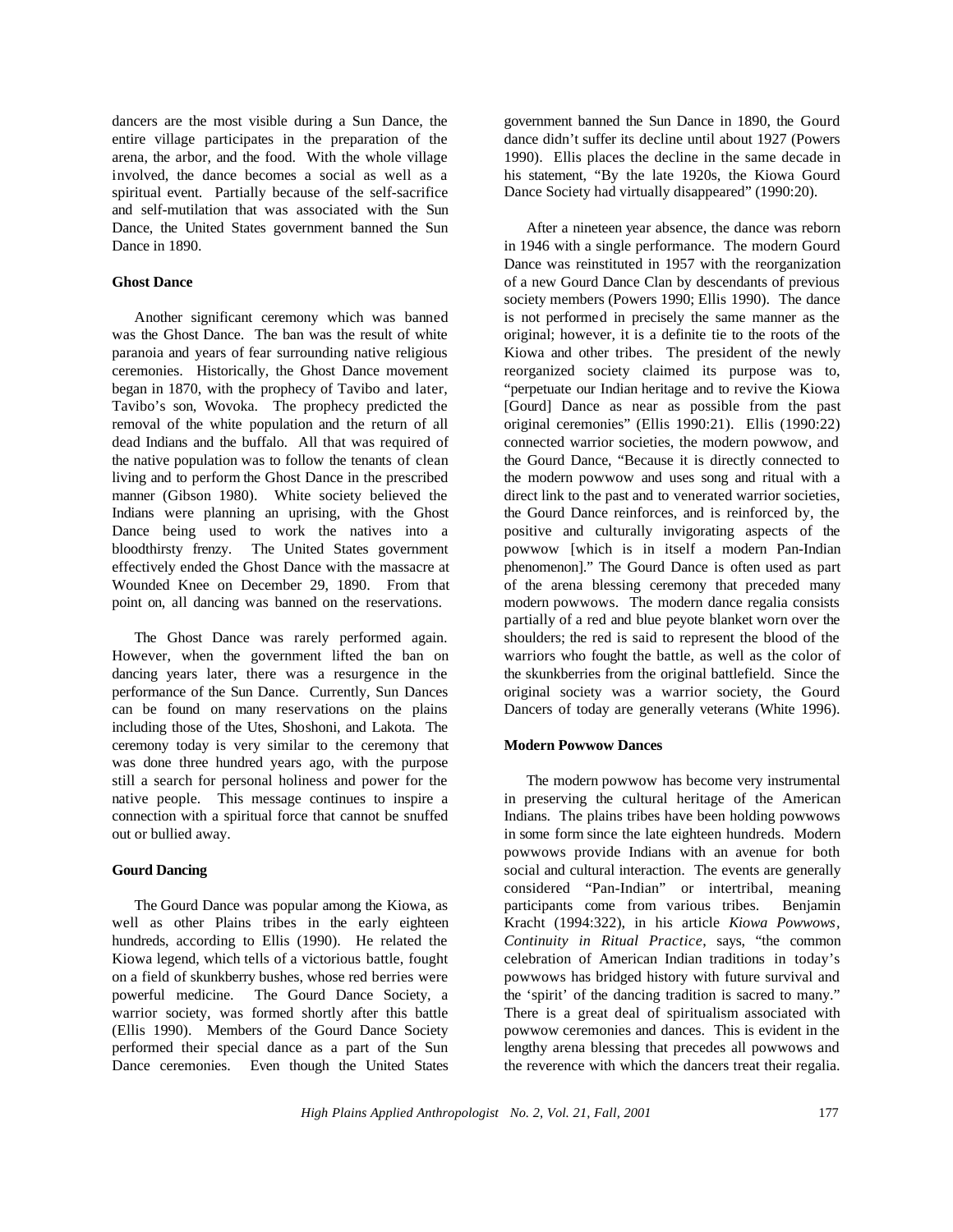Eagle feathers are often part of the dance regalia. This is significant since eagles are considered direct messengers to the spirit world. Kracht quotes Linda Yardley of Taos Pueblo as she connects dance to the spirit world, "The spirit of the powwow is a continuum in Indian life....We live this spirit on a daily basis. It is why we have survived for so long. At one time we were a forgotten people, but I think we are getting stronger. From the powwow we gain strength as Indian people, individually and collectively, to go on into the 21st century" (Kracht 1994:329). The sacred aspect of dance can further be seen in the statements of James "Redblood" Adkins. He believes, " dancing is a way of carrying on and passing down traditions and reaffirming their identity... there are three things that hold our people together-praying, singing and dancing" (Contreras and Bernstein 1996:34). The powwow is a family event with many families traveling what is commonly referred to as the "Powwow Trail," attending powwows in various parts of the country for several months each year.

## **Contest Dancing**

While many dancers, such as Crow dancer Lee Ann Bruised Head dance only to pass on their traditions, powwow contest dancing has become quite a sport within the American Indian community (Contreras and Bernstein 1996). There are various dance categories for powwow contest dancing. The men compete in categories such as Grass, Northern Traditional, Straight, and Fancy, while the women compete in Fancy Shawl, Jingle, Southern Cloth, and Buckskin. The regalia and dance styles have evolved over the years and are very distinctive for each dance.

## **Men's Dance**

One of the original powwow dance was the Grass Dance; it has its roots in pre-white contact American Indian culture. Legend has the name Grass Dance originating from the early days when the dance was used to flatten the grass in the powwow area. Another story recalls the custom of "tying braids of sweetgrass to the dancers belts, creating a swaying motion" (Southern Native American PowWows 1999). The primary feature of the Grass Dance regalia is yarn that is attached to the dancers shirt and pants. Many strands of colorful yarn sway with the dancers movements, creating the appearance of prairie grass moving with the wind. The movements of this dance are fluid and very athletic.

The less athletic men's Traditional Dances are

divided into two categories, Northern Traditional and Southern Straight. Traditional dancing is one of the oldest form of American Indian dance. It is based on dances done by successful hunting or war parties returning to camp; the movement is said to represent the motion of searching for the enemy. Christopher Pierre Sam Sanchez, a Ktunxa Blackfeet Northern Traditional dancer and Jerry Ward, Comanche Southern Straight dancer, both indicate the dances are often referred to as War Dances (Contreras & Bernstein 1996). Dancers often wear a porcupine roach on their head, a ribbon shirt, and a breastplate. Dancers may also wear knee or ankle garters with bells. A Traditional dancer can generally be identified by a single u-shaped bustle of feathers worn on the back. Many dancers carry objects in their hands such as a fan or a pipe bag. Of the two styles, the Northern Traditional is more active than the stately Southern Straight (White 1996).

Neither style of traditional dancing is as active as the Fancy Dance, which is the most physically demanding of all the men's dances. Julia White (1996) dates the Fancy Dance to the time when spectators were first admitted to powwows; the colorful clothing and lively dance steps were developed to please the white spectators. Southern Native American Powwows (1999) indicates that the dance may have originated as a Fancy War Dance in Oklahoma in the 1920s. The Fancy dancer can easily be recognized, not only by the bright colors of his regalia, but by the double bustles worn on the back, one over the shoulders and another anchored at the waist. Headdresses topped with moving feathers are an important part of the regalia. Because this free-form dance style is very fast and athletic and is it not for the old and infirm, it is generally performed by younger dancers.

## **Women's Dance**

Many young female dancers participate in the Jingle Dress Dance. According to a American Indian legend, the idea of the jingle dress dance came to a sick Ojibwa tribal elder in a dream. He received instructions on how the dress should look and the type of dance that should be done. He was instructed to teach the dance to four young women in his village, with the understanding that if they wore the dress and performed the dance according to his vision, he would be made well. Everything in his vision came to pass and American Indians have been dancing the Jingle Dance since the late nineteenth century (White 1996). The regalia for this dance consists of a cloth dress, which is adorned with hundreds of jingles, which are made from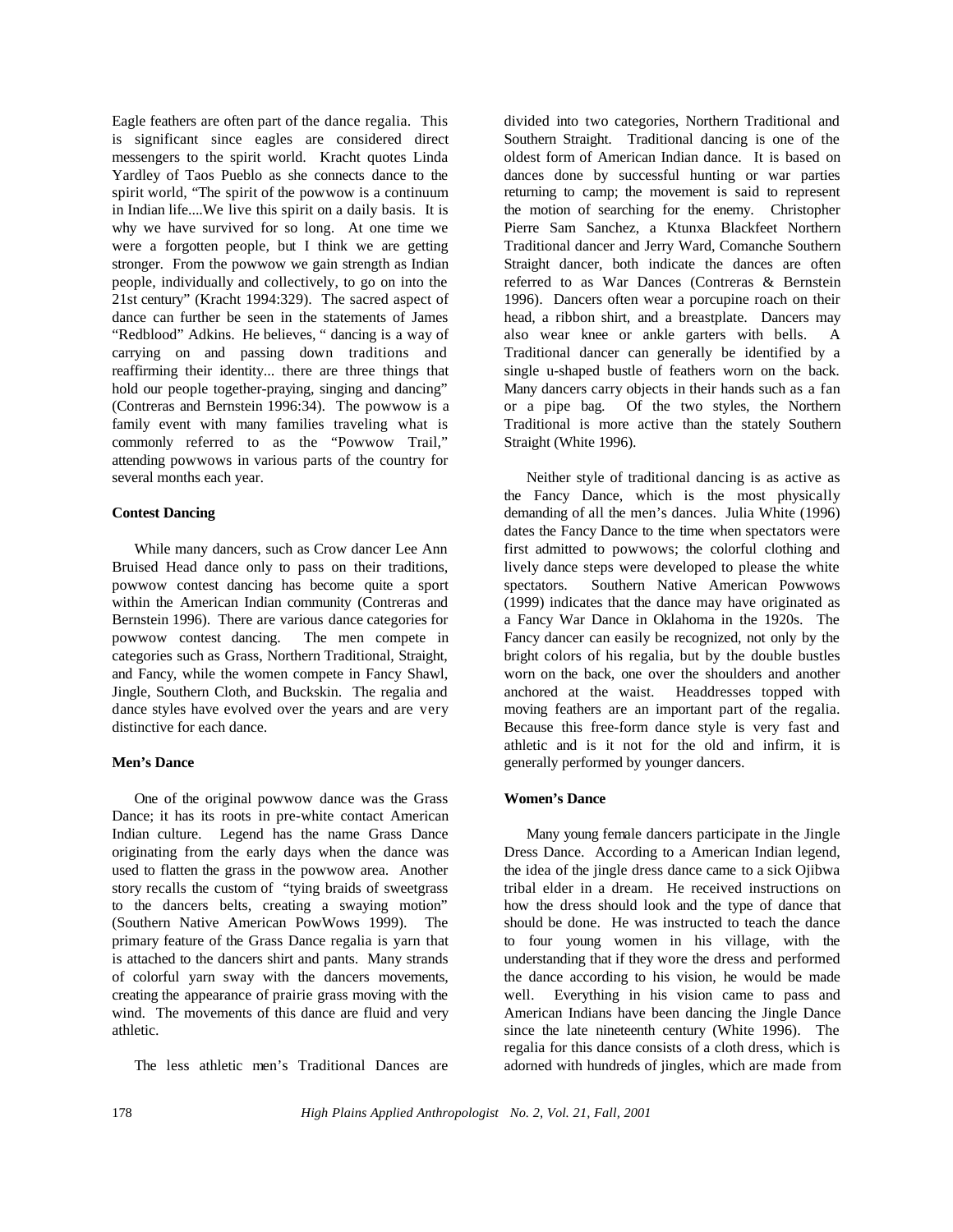the lids of snuff cans. As the dancer performs her steps, the cone shaped lids bounce into each other creating a sound much like rain on a tin roof. Jingle dancers also wear silver conch belts, beaded moccasins, and leggings.

Another women's dance with an interesting origin legend is the Fancy Shawl Dance. The legend states that a woman lost her mate in battle and withdrew into mourning, enclosing herself in a cocoon. When she was finished mourning and was able to dance again, she emerged from her cocoon in the same way a butterfly emerges. The movements of the dancer's shawl represent the wings of the butterfly upon her emergence from the cocoon (Contreras and Bernstein 1996). Other research indicates that women used the dance as an opportunity to show off their new trade-goods shawls while dancing (White 1996). The regalia of this dance consists of a skirt, a blouse, and a shawl made of lightweight, colorful material. The shawl, which represents the wings of the butterfly, stretches from the left fingertip to the right fingertip and is adorned with fourteen to eighteen-inch fringe, tied very close together along the bottom of the shawl. Dancers may also wear a beadwork yoke. The footwork for this dance requires grace and agility, with the dancers feet seeming to literally fly over the floor.

Women's Traditional Dance replaces the agility required in the Fancy Shawl or the Jingle Dance with grace and poise. The two categories of Traditional Dance for women are Southern Cloth and Buckskin. As indicated by the names, the regalia is different for these stately women's dances. The Ladies' Buckskin regalia consists of beaded moccasins, a buckskin skirt, and a buckskin yoke, all of which may be heavily beaded and fringed. The women carry a heavily fringed shawl over their arm. For the Ladies' Southern Cloth, the outfit is made of cloth over which an apron and conch belt are worn. The dress may be decorated with beadwork, shells, or teeth. A breastplate, neckerchief, or choker may be worn, as well as a feather adorning the hair. There are two styles of footwork for women's traditional dances, and dancers are judged on their body motion and the resulting sway of the fringe.

### **Intertribals**

Open dances, known as Intertribals, are frequent occurrences at modern powwows. During an intertribal, everyone, even the non-Indian, is invited to the arena to participate in American Indian culture. An Intertribal is simply a group round dance with no particular prescribed dance steps. One need not be

dressed in dance regalia; however, it is appropriate for women to cover their shoulders with a traditional shawl or another item of clothing. Another dance in which all may participate is the Two-step; this is a fun dance in which couples form two lines that snake around the arena, separate and eventually come back together in the center of the arena. Both the Intertribal and the Two-Step are interspersed between the various contest dances.

### **Powwow Drums**

The drum is an integral part of powwow music. It is considered sacred and is treated with great respect by the drum groups. Buttree (1930:192) says, "Music, especially the rhythms of his drums, supplies his prime instrument of order. The drum commands life, and shapes creation; it brings man into whatever communication his soul is set upon... a function of the drum rhythm is to lift a man out of the exigent hour, and place him upon the hill of meditation or the mount of vision." The drums are built by American Indians using specially prepared hides, which are then stretched over the circular drum form. "The tone of the drum is determined by the type of skin used and how it is laced to the framework" (White 1996:38). When the drum is not in use, it is generally set on its side and is considered to be at rest. A group of American Indian men, joined together for the purpose of drumming and singing at ceremonies or powwows, is known as a "drum." Drum groups are very actively involved in the cultural preservation efforts of American Indians since they train new singers and provide the music for the modern day powwows and other ceremonies.

#### **Songs**

To someone unfamiliar with American Indian music, it would be very easy to claim that all the powwow songs sound the same; in truth, they are very different. Frequently, the songs performed to the drum are not sung using actual words, but using vocables; these are sounds used to replace the words, which allows tribes to sing together regardless of the language spoken. The songs are divided into short sections commonly known as "pushes." The use of vocables and the short duration of each verse or "push" can give the music the appearance of sameness. "Honor beats," which are hard drum hits, usually occur between the choruses of the songs and vary between Northern and Southern drum styles, as does the pitch in which the song is sung. Southern drums use three honor beats in the middle of each push and a low pitch, while Northern drums use up to seven honor beats within the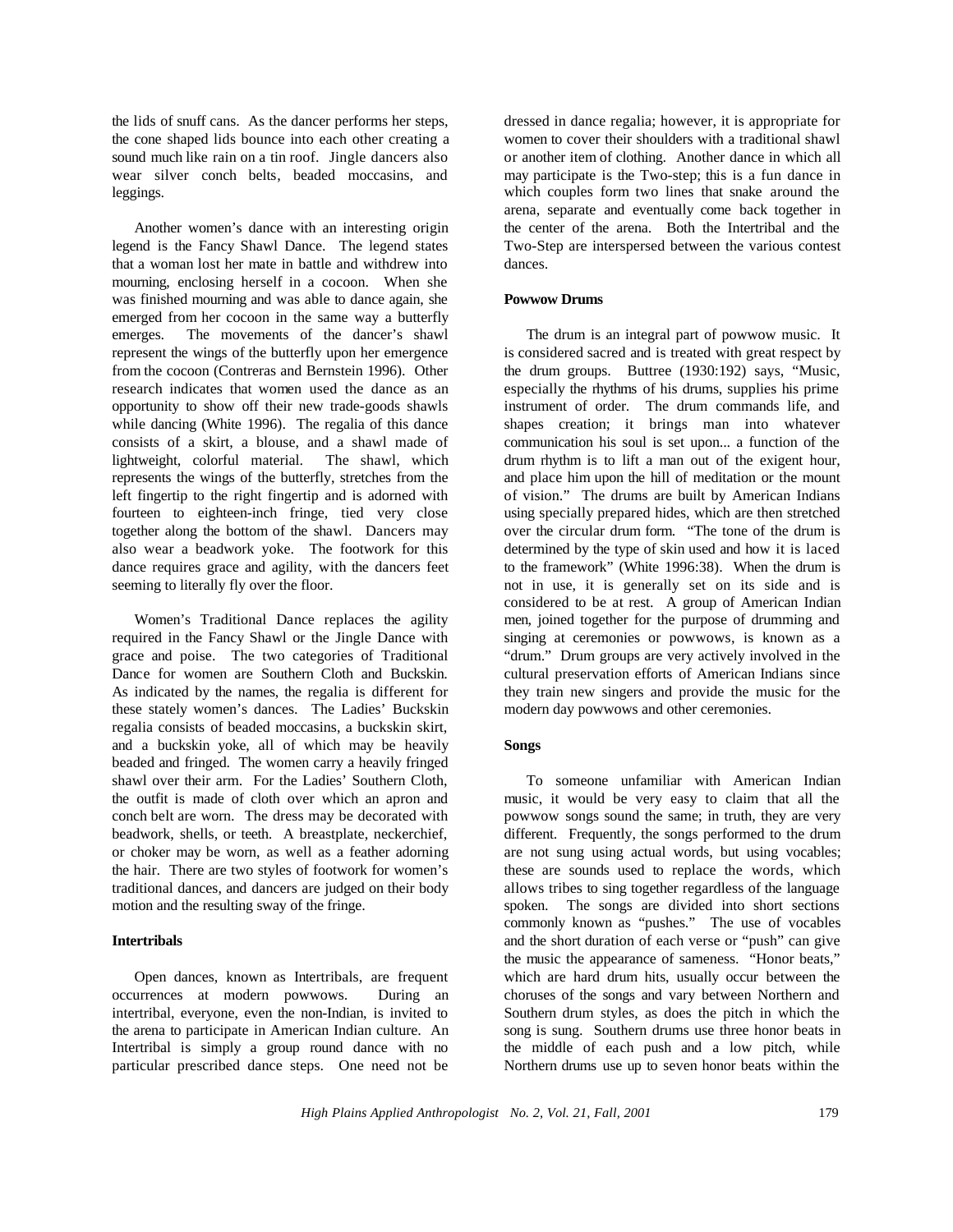song and a higher pitch (Contreras and Bernstein 1996; White 1996). All the songs use a cascading style, whereby the song starts on a high note and flows down to lower notes throughout the push. Just as American Indian dances are constantly changing so is the music changing, as new songs are created and old ones modified. "The Redman never sings for the approval of an audience.... He does not sing and listen to songs; he lives them" (Buttree 1930). American Indians have always had songs to honor their warriors; modern warriors are no different in that respect. Many new compositions today are written to honor military veterans from recent conflicts in Viet Nam and the Persian Gulf.

## **The Powwow as A Learning Tool**

Cultural preservation of American Indian lifestyle in Denver, Colorado, received a positive boost with a partnership created between a local school district and a local Indian education group; the result of this partnership was a program designed to integrate an accurate portrayal of American Indian history with the school curriculum through instruction and reading. This state-mandated instruction was intended to correct the shortage of information being disseminated in schools and to ensure that the information given was accurate according to the American Indian perspective.

To implement the state mandate, American Indian educators from a local university created a program which was tested at an inner-city middle-school. A select group of students, those with American Indian heritage and some who simply had an interest in American Indian culture, participated in a program entitled the 1st Annual Middle School Powwow. Students had the opportunity to meet American Indian community leaders who are actively involved in American Indian cultural preservation. The individuals participating were the authors of the school program, several local powwow committee persons, and a representative from a local Indian community center. This program taught the students about American Indian values and exposed them to the concept of dance and the powwow. The powwow was chosen as an educational vehicle because it is a colorful, eyecatching event and easily recognizable to many students.

The middle-school program consisted of a series of four class sessions and a powwow presentation. Initially, the students were introduced to the concept of the medicine wheel; through this concept, students connected the circle of life with the idea of dancing in

a circular pattern. Continuity of life and equality of people are two concepts that are also represented by the circle. Most American Indian dances are performed in a circle and the drum, the heartbeat of American Indian nations, is also circular. The students were told how the drums are built and subsequently blessed before creating ceremonial music. They met a panel of several American Indian dancers, some of whom wore their dance regalia. Panel members spoke about their background, their tribal affiliation, their powwow experiences, and answered questions prepared by the students. To learn more about American Indian culture, each student was required to read a book on American Indians from a select list and complete a reading sheet, which was discussed during one class session. The final session was a shortened version of an actual American Indian powwow, complete with drums, singers, and dancers. The following weekend, the children were taken on a field trip to a local powwow, where some students participated in the intertribal dances.

Program creators and participants believe the powwow is an effective tool for educating children about American Indian traditions and culture. By participating in educational programs and local powwows, these adults are keeping their culture alive within the community as well as within their own families. This event gave the students the opportunity to experience living, breathing American Indian culture first hand and to realize that this culture is still very much alive.

## **Cultural Preservation through Dance**

By participating in the powwows and other ceremonies, American Indians come together to celebrate their culture. "Shared identity, in part, hinges on the belief that maintaining these dance traditions is of the utmost importance" (Kracht 1994:334). For those who spend the majority of their lives in a city, powwows allow them to stay in touch with their heritage.

Historically, American Indian customs and traditions, including ceremonial dances, have been passed down orally from one generation to the next. Because of the cultural intimidation that took place during the reservation period and for many years thereafter, Indians who were familiar with the traditional ways were reluctant to share these gifts with the younger generation. Consequently, many of the old ways were forever lost. In recent years, there has been a significant effort to reclaim the proud heritage of